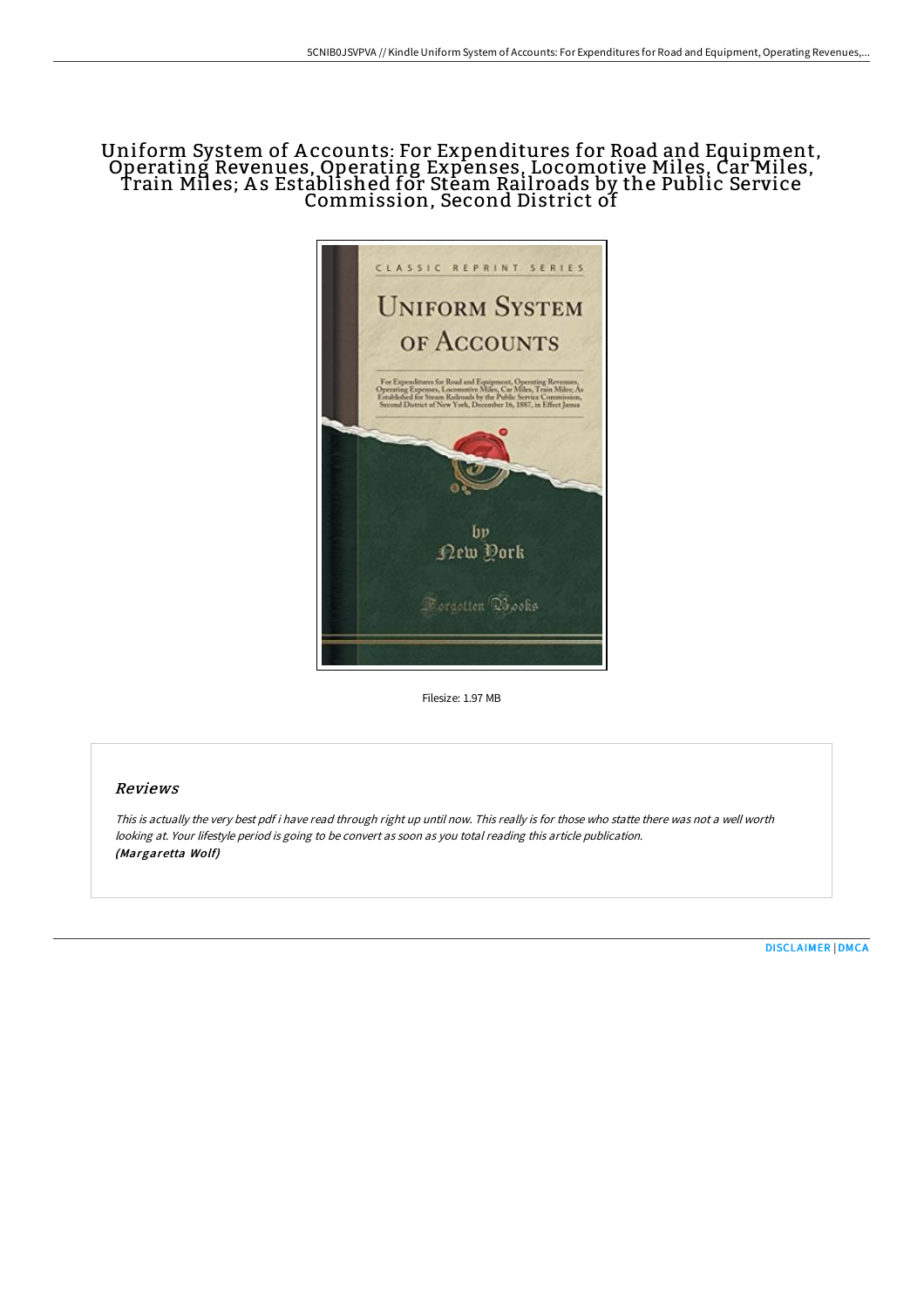### UNIFORM SYSTEM OF ACCOUNTS: FOR EXPENDITURES FOR ROAD AND EQUIPMENT, OPERATING REVENUES, OPERATING EXPENSES, LOCOMOTIVE MILES, CAR MILES, TRAIN MILES; AS ESTABLISHED FOR STEAM RAILROADS BY THE PUBLIC SERVICE COMMISSION, SECOND DISTRICT OF



Forgotten Books, United States, 2015. Paperback. Book Condition: New. 229 x 152 mm. Language: English . Brand New Book \*\*\*\*\* Print on Demand \*\*\*\*\*.Excerpt from Uniform System of Accounts: For Expenditures for Road and Equipment, Operating Revenues, Operating Expenses, Locomotive Miles, Car Miles, Train Miles; As Established for Steam Railroads by the Public Service Commission, Second District of New York, December 16, 1887, in Effect Janua 5. Tunnels. To this account should be charged the cost of tunneling, including such timber as may be used for centering, packing, etc.; cost of steel, stone, brick, cement, sand, lime, salt, piles, timber, spikes, nails, braces, concrete, etc., used in the construction or lining of tunnels; cost of labor preparing or securing them, transportation, scaffolding, cofferdams, and pneumatic caissons; cost of soundings, and machinery, pumps, engines, etc., used for such work. Note. - This account does not include cost of the track through the tunnel or of surfacing such track. 6. Bridges, Trestles, And Culverts. To this account should be charged the cost of bridges and trestles erected to carry tracks over streams, ravines, streets, or other railways and culverts, both substructure and superstructure, including transportation. This account should include cost of abutments, piers, supports, draw and pier protection; machinery to operate drawbridges; guard rails; masonry ends and wing walls for culverts; cost of inspection of bridge material either at shop or site of structure; costs of tests; cost of wing dams, cribs, or ice breakers for regulating the current of a stream or breaking up ice jams; also labor and material used in painting structure. In case false work is furnished by the railway company for erection of bridge superstructure, the cost should be charged to this account, and when removed the value of the material removed should be credited to this...

Read Uniform System of Accounts: For [Expenditures](http://bookera.tech/uniform-system-of-accounts-for-expenditures-for-.html) for Road and Equipment, Operating Revenues, Operating Expenses, Locomotive Miles, Car Miles, Train Miles; As Established for Steam Railroads by the Public Service Commission, Second District of Online

Download PDF Uniform System of Accounts: For [Expenditures](http://bookera.tech/uniform-system-of-accounts-for-expenditures-for-.html) for Road and Equipment, Operating Revenues, Operating Expenses, Locomotive Miles, Car Miles, Train Miles; As Established for Steam Railroads by the Public Service Commission, Second District of